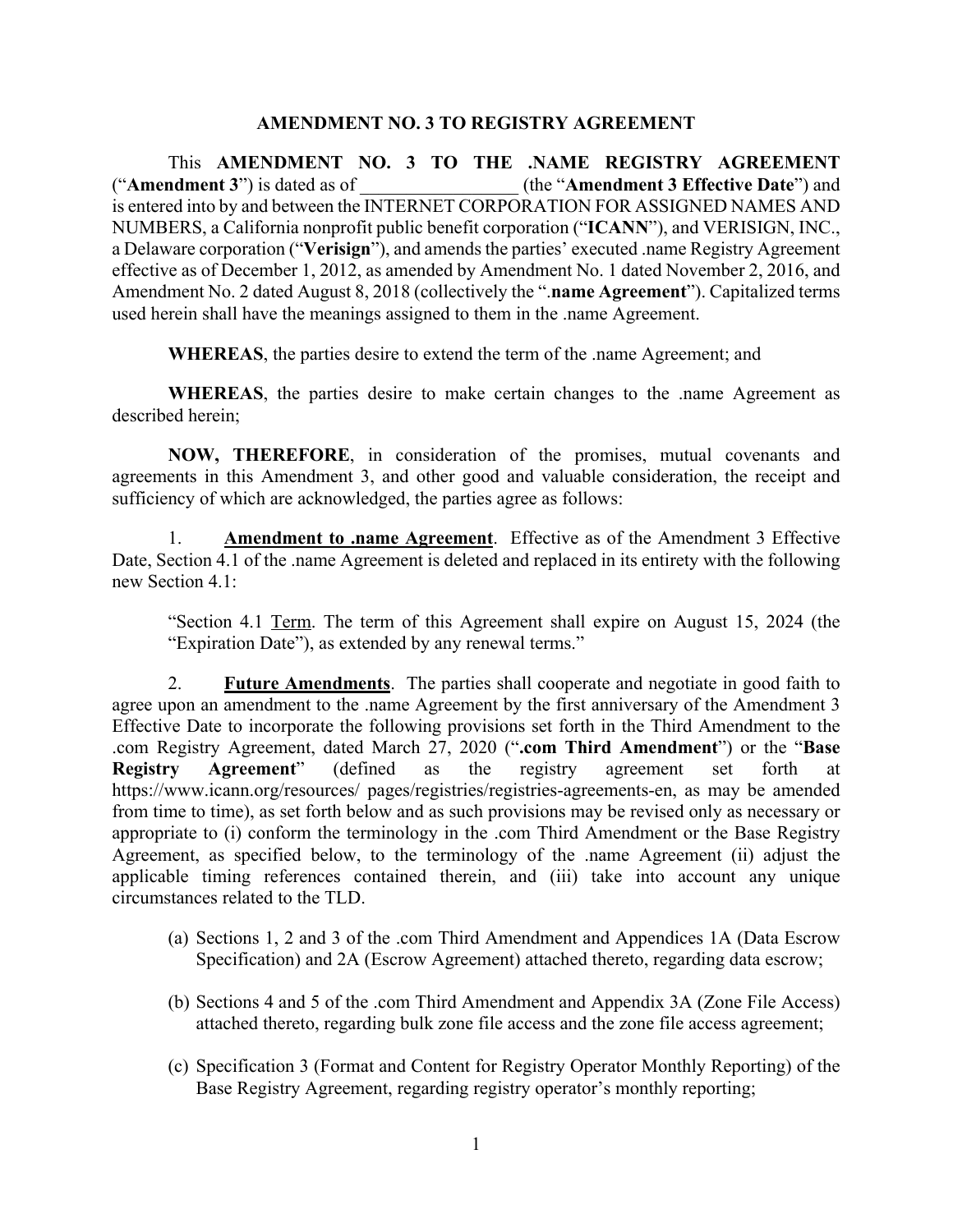- (d) Sections 8 and 9 of the .com Third Amendment and Appendix 5A (Registration Data Publication Services Specification) attached thereto, regarding registration data publication services;
- (e) Appendix 5B (Registration Data Access Protocol Service Specification) attached to the .com Third Amendment (effective on the same date as Appendix 5B to the .com Third Amendment, and as it may be revised or modified pursuant to Section 10 of the .com Third Amendment), and other applicable provisions that are amended pursuant to Section 10 of the .com Third Amendment:
- (f) Section 11 of the .com Third Amendment and Appendix 8A (.com Registry-Registrar Agreement) attached thereto, regarding an updated form of the registry-registrar agreement;
- (g) Sections 13 and 14 of the .com Third Amendment and Appendix 11 (Public Interest Commitments) attached thereto, regarding public interest commitments; and
- (h) Section 15 of the .com Third Amendment, clarifying that the restrictions on ownership of a registrar apply solely to the .name TLD.

3. **Agreement; No Other Amendment; Reaffirmation**. Except as amended by this Amendment 3, the .name Agreement shall remain in full force and effect according to its terms and shall be read and construed as if the terms of this Amendment 3 were included therein. The parties acknowledge and agree that each shall be bound and obligated to perform all of its respective obligations under the .name Agreement as amended by this Amendment 3, and that all references in such document to the .name Agreement shall mean and include the .name Agreement as amended hereby.

4. **Incorporation By Reference**. This Amendment 3 incorporates by reference the provisions set forth in Section 8.6 (Amendments and Waivers), Section 8.7 (No Third Party Beneficiaries), Section 8.8 (Notices, Designations and Specifications), Section 8.9 (Language), Section 8.11 (Counterparts) and Section 8.12 (Entire Agreement), as if fully set forth herein.